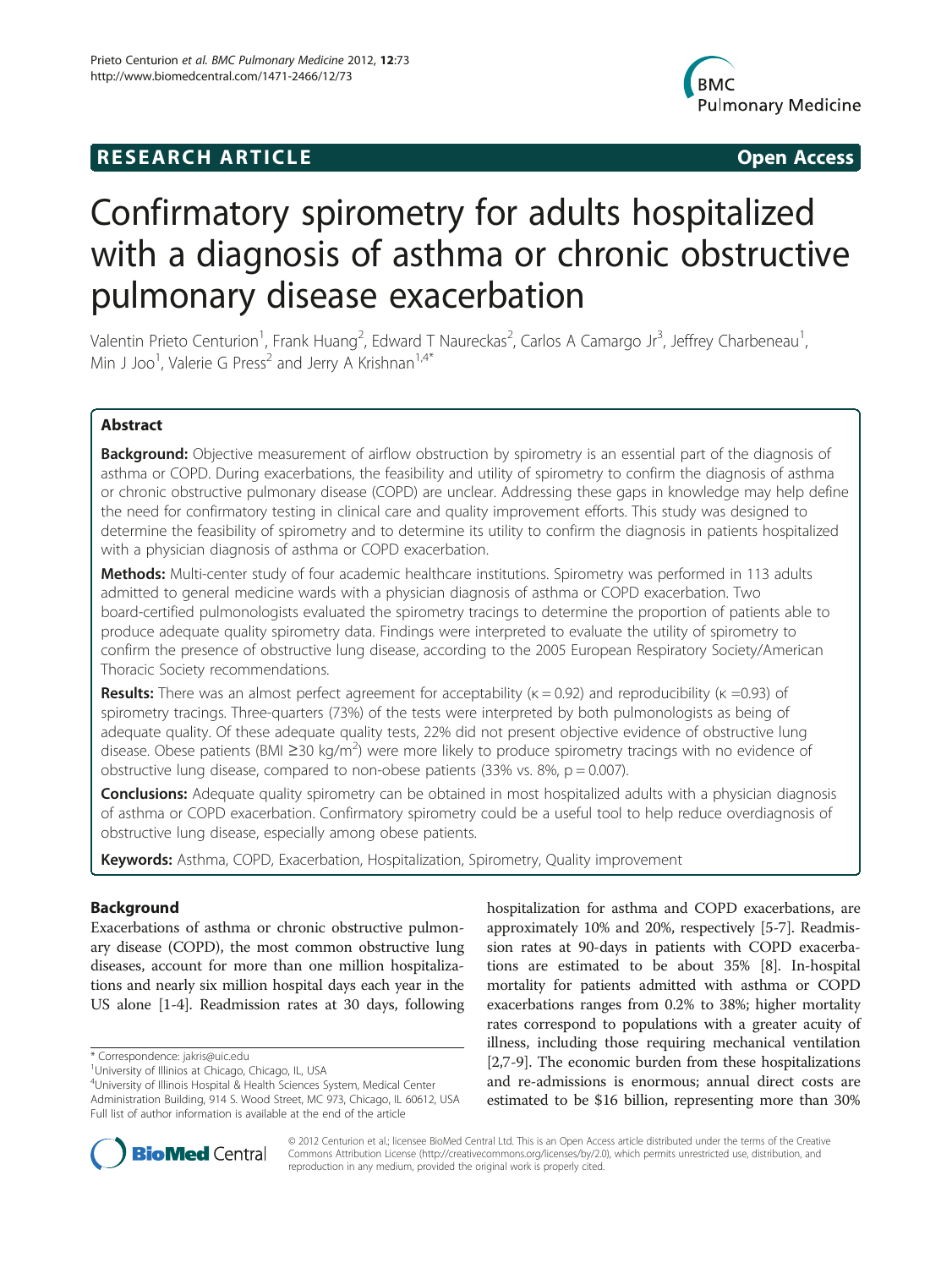of the total medical care costs for these two conditions [[3\]](#page-5-0).

Studies performed using International Classification of Diseases, ninth revision, (ICD-9) billing codes or physician-documented diagnosis to identify the study population, indicate that up to 50% of patients hospitalized with asthma or COPD exacerbations do not receive guideline recommended care [[10](#page-5-0),[11](#page-5-0)]. In a previous study using chart abstraction, we found that relying on ICD-9 billing codes may lead to overdiagnosis of COPD exacerbations in up to 25% of patients, potentially because confirmatory testing (e.g. spirometry) to document obstructive lung disease is rarely performed [[12](#page-5-0)]. To our knowledge, similar data on asthma exacerbations is not available. Objective measurement of expiratory airflow obstruction is considered essential to the diagnosis of asthma and COPD, as other diseases can present with similar symptoms. A recently completed audit of patients hospitalized for COPD exacerbations found substantial variations in care, with spirometry prior to hospital admissions available in only about three-quarters of patients [\[8](#page-5-0)]. While confirmatory spirometry is recommended by the European Respiratory Society/American Thoracic Society guidelines to establish a diagnosis of asthma or COPD, is not routinely performed during hospitalizations for exacerbations, due to concerns about its feasibility (e.g., inadequate test quality) and a lack of data supporting its utility.

There is a paucity of data about the feasibility of measuring lung function in hospitalized patients suspected of having an asthma or COPD exacerbation. A recent single-hospital study by Rea and colleagues [\[13\]](#page-5-0) found that spirometry, performed upon hospital discharge, can serve as a baseline against which post-discharge measurements can be compared. However, we are not aware of studies that have specifically examined the quality of spirometry tests obtained early in the course of hospitalizations for patients with COPD or asthma exacerbations and their utility in confirming the presence of obstructive lung disease.

Rea and colleagues also showed that approximately 16% of patients hospitalized with COPD exacerbations did not meet the GOLD criteria for COPD by spirometry on hospital discharge [[13](#page-5-0)]. Data about the prevalence of patients with a physician diagnosis of an asthma exacerbation but in whom spirometry fails to confirm obstructive lung disease (i.e., overdiagnosis) are lacking.

To address these gaps in knowledge, we conducted a multi-center study in adults hospitalized with a physician diagnosis of asthma or COPD exacerbation to: a) evaluate the quality of spirometry tracings; and b) assess the utility of confirmatory spirometry for the presence of obstructive lung disease in patients hospitalized with a physician diagnosis of asthma or COPD exacerbation.

The findings reported in this study may help determine the need for confirmatory testing in clinical care setting, or as part of quality improvement efforts, such as payfor-performance, in adults hospitalized with a physician diagnosis of asthma or COPD exacerbation.

# **Methods**

### Patient population

As part of several hospital-based studies [\[14](#page-5-0)[,15\]](#page-6-0), we screened admission logs to identify adults admitted for asthma or COPD exacerbations at four universityaffiliated medical centers (The Johns Hopkins Hospital, Johns Hopkins Bayview Medical Center, The University of Chicago Medical Center, and Mercy Hospital and Medical Center). The general medicine treating physician of each potential participant was contacted for verbal assent to approach their patient, using standardized text, and to confirm the diagnosis of asthma or COPD exacerbation. Since the participants received standard care while in the hospital, a physician diagnosis of asthma or COPD exacerbation was sufficient. Written informed consent was obtained from patients who met all inclusion criteria (age ≥18 years, admitted to the general ward, and physician diagnosis of asthma or COPD exacerbation). Patients with additional respiratory diagnosis (e.g., sarcoidosis), too ill to provide informed consent according to the treating physician, or admitted to the intensive care unit at the time of screening were excluded. Demographic information (date of birth, gender, self-reported height, self-reported weight) was collected from patients at the time spirometry was performed. Medical records were reviewed to collect data on the date of hospital admission and discharge. The study was approved by the Institutional Review Board at each medical center (University of Chicago Medical Center protocol numbers 15729A, 14831A, John Hopkins Hospital and John Hopkins Bayview Medical Center protocol numbers 03-08-19-02, 03-08-10-02, no protocol number provided by Mercy Hospital and Medical Center).

# Study procedures

As part of the study procedures, admission logs were scanned daily to identify potential study participants. Spirometry is rarely performed on hospital admission as part of routine clinical care. Thus, for this study, spirometry was performed as early as possible during hospitalization without interfering with patient care (e.g., treatments, other tests, evaluations being performed by the clinical team). Study staff administered 2 puff of inhaled albuterol and conducted post-bronchodilator spirometry tests at the bedside. Spirometry tests were performed using a Koko spirometer (KoKo<sup>®</sup>; Pulmonary Data Services Instrumentation; Louisville, CO) while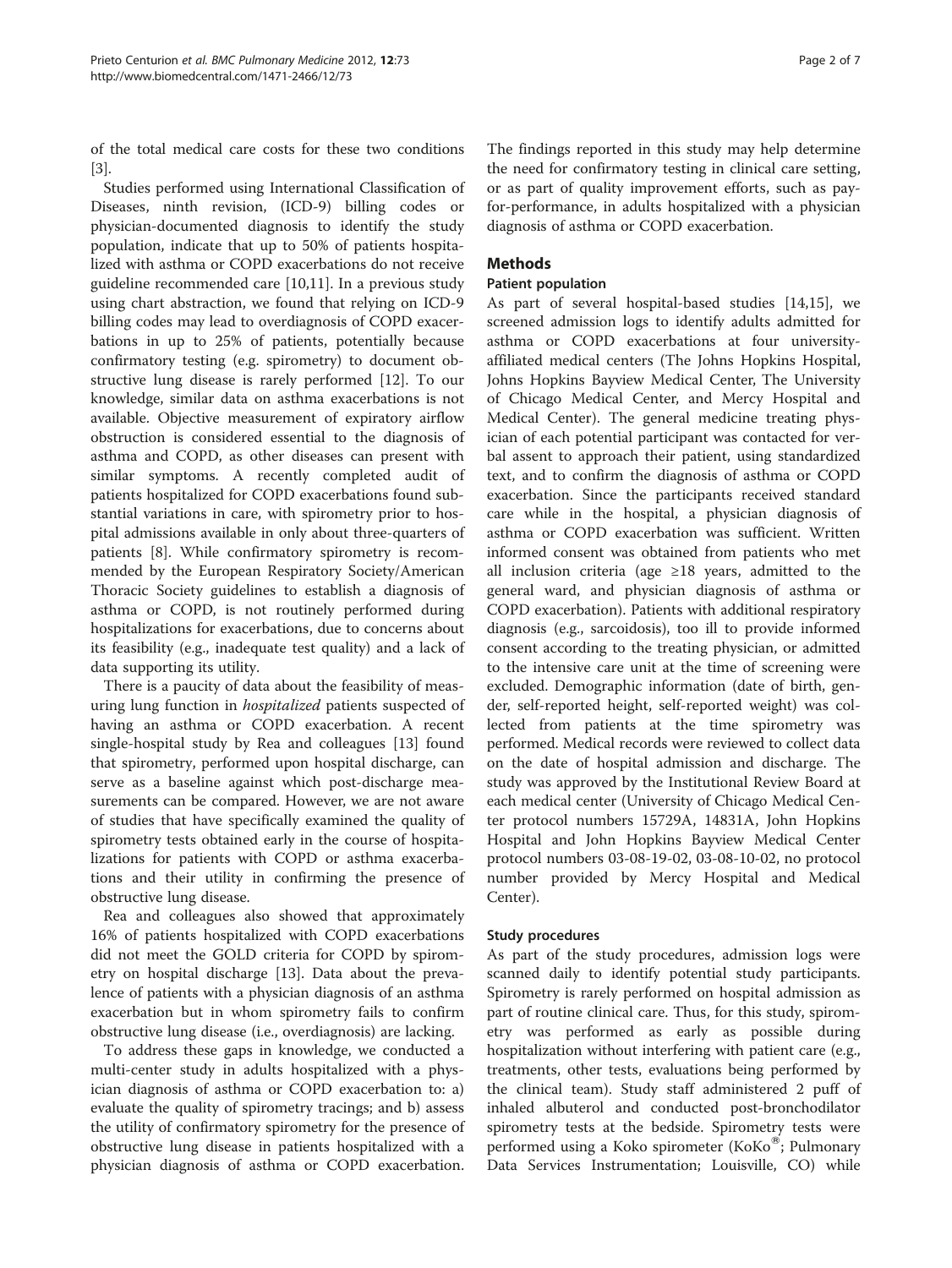participants were seated in their hospital room. Spirometry with flow volume loops were obtained using European Respiratory Society/American Thoracic Society (ERS/ ATS) recommendations; each participant completed up to eight efforts to measure the  $FEV<sub>1</sub>$  and  $FVC$  [\[16](#page-6-0)].

# Assessment of quality of spirometry tracings

Two board-certified pulmonologists independently rated spirometry tracings according to the ERS/ATS criteria [[17\]](#page-6-0). To be considered of adequate quality, spirometry tracings had to satisfy the criteria for both acceptability and reproducibility. A spirometry tracing was considered acceptable if it showed at least three efforts meeting criteria for an acceptable beginning of test (backextrapolated volume [BEV] <150ml or <5% of forced vital capacity [FVC], whichever is greater), middle of test (no artifacts [e.g., glottis closure, cough or hesitation]), and end of test (exhalation of at least 6 seconds or a plateau before 6 seconds). A test was considered reproducible if the difference between the two highest forced expired volumes in the first second  $(FEV<sub>1</sub>)$  and FVC values were both <150ml (or <100ml if FVC <1L). A spirometry test had to fulfill the criteria for acceptability and reproducibility by both raters to be considered adequate quality.

#### Assessment of utility of confirmatory spirometry

The utility of confirmatory spirometry was determined by assessing the percentage and demographic characteristics of patients without evidence of airflow obstruction by spirometry. Obstructive lung disease was defined as  $FEV<sub>1</sub>/FVC <$  lower limit of normal (LLN); the LLNs were calculated using NHANES III-predicted equations [\[18](#page-6-0)].

# Table 1 Patient characteristics\*

#### Statistical analysis

Descriptive statistics employed proportions. Medians and interquartile range (IQR) were used to describe the days from hospital admission to spirometry testing. We calculated the kappa (κ) statistic to evaluate agreement between raters regarding acceptability and reproducibility of spirometry tracings [\[19](#page-6-0)]. Body-mass index (BMI) was calculated and categorized according to the WHO criteria [[20](#page-6-0)]. Bivariate analyses employed a  $\chi^2$ , Fisher's exact, or Wilcoxon rank-sum tests, where appropriate. All reported p-values are two sided, and p-values of <0.05 were considered statistically significant. Analyses were performed using STATA software package, release 10.0 (Stata Corp Inc, College Station, Texas).

## Results

#### Patient characteristics

Of the 113 participants in the study, 68% were female, 63% were between the ages of 35 and 64, 56% were obese and 59% were admitted with a diagnosis of asthma exacerbation. Participants with a diagnosis of asthma exacerbation were younger and had higher BMIs (e.g., 61% vs. 48% had BMI ≥30 kg/m<sup>2</sup>) than those with a diagnosis of COPD exacerbation (Table 1). The median (IQR) time from admission to spirometry testing was 1 day (1 to 2 days).

# Spirometry quality

Overall, nearly three-quarters of spirometry tests (73%) were graded as being of adequate quality, with a similar proportion in patients with a diagnosis of asthma and COPD exacerbation (Table [2\)](#page-3-0). There were discordant interpretations by the two raters regarding the acceptability

| Characteristic                                                  | All<br>$n = 113$ | Physician diagnosis                  |                                           | p-value  |
|-----------------------------------------------------------------|------------------|--------------------------------------|-------------------------------------------|----------|
|                                                                 |                  | Asthma exacerbation<br>$n = 67(59%)$ | <b>COPD</b> exacerbation<br>$n = 46(41%)$ |          |
| Age, years                                                      |                  |                                      |                                           |          |
| $<$ 35                                                          | 20 (18%)         | 18 (27%)                             | 2(4%)                                     | < 0.0001 |
| $35 - 64$                                                       | 71 (63%)         | 44 (66%)                             | 27 (59%)                                  |          |
| $\geq 65$                                                       | 22 (19%)         | 5(7%)                                | 17 (37%)                                  |          |
| Female                                                          | 77 (68%)         | 48 (72%)                             | 29 (63%)                                  | 0.41     |
| BMI, $kg/m2$                                                    |                  |                                      |                                           |          |
| <18.5 (Underweight)                                             | 7(6%)            | $0(0\%)$                             | 7(15%)                                    | 0.009    |
| 18.5-24.9 (Normal)                                              | 22 (19%)         | 11 (16%)                             | 11 (24%)                                  |          |
| 25-29.9 (Overweight)                                            | 21 (19%)         | 15 (22%)                             | 6(13%)                                    |          |
| $\geq$ 30 (Obese)                                               | 63 (56%)         | 41 (61%)                             | 22 (48%)                                  |          |
| Median days from hospital admission<br>spirometry testing (IQR) | 1(1 to 2)        | 1(1 to 2)                            | 1(1 to 2)                                 | 0.77     |

Values above represent n (column %), unless otherwise specified.

Abbreviations: IQR, interquartile range.

\* Due to rounding, percentages may not add to 100%.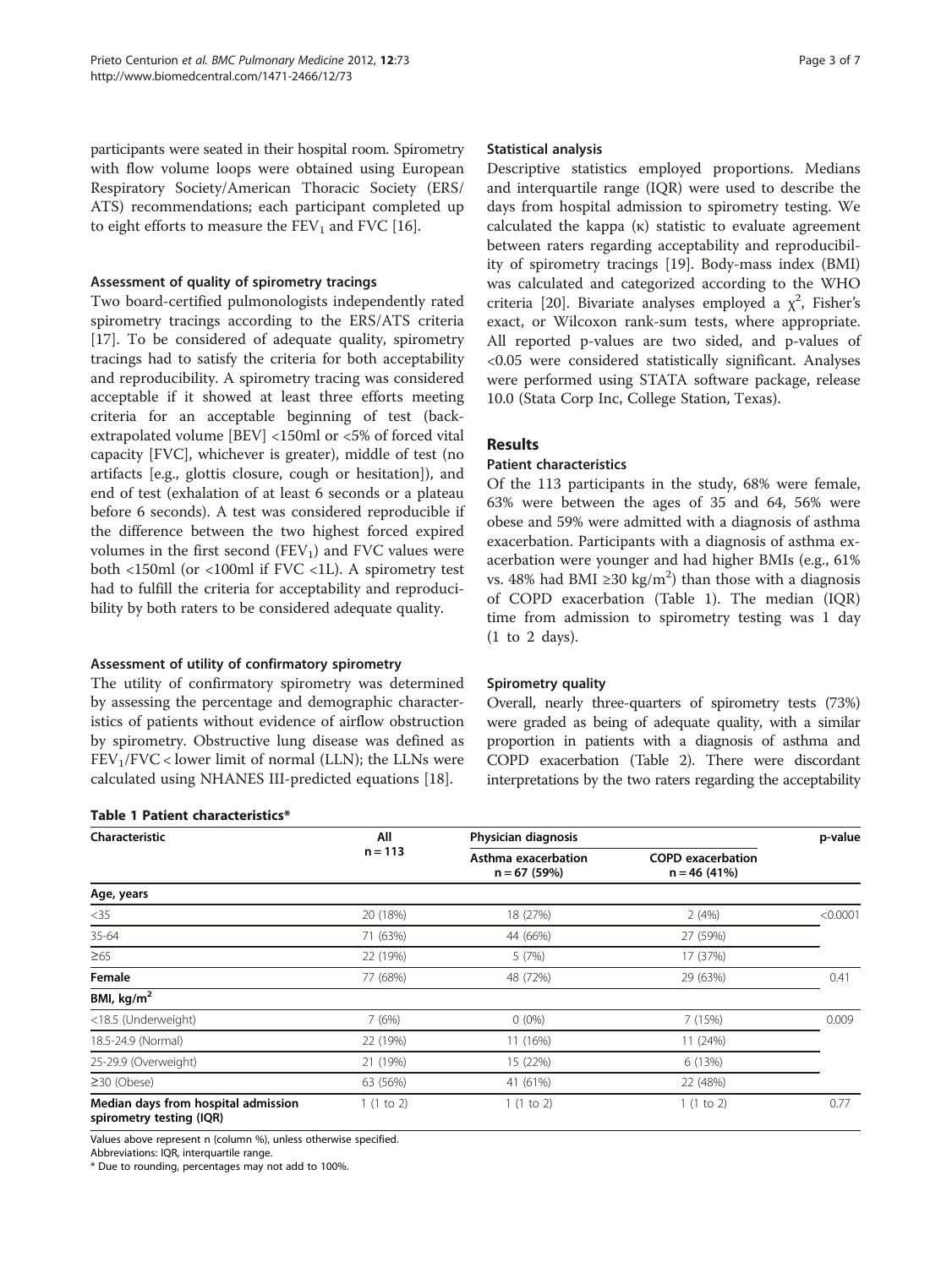<span id="page-3-0"></span>Table 2 Characteristics of patients according to spirometry quality\*

| Characteristic                                                        | Adequate<br>quality<br>$n = 83$<br>(73%) | Inadequate<br>quality<br>$n = 30 +$<br>(27%) | p-value |
|-----------------------------------------------------------------------|------------------------------------------|----------------------------------------------|---------|
|                                                                       |                                          |                                              |         |
| Physician diagnosis                                                   |                                          |                                              |         |
| Asthma exacerbation                                                   | 47 (78%)                                 | 20 (22%)                                     | 0.23    |
| COPD exacerbation                                                     | 36 (70%)                                 | 10 (30%)                                     |         |
| Age, years                                                            |                                          |                                              |         |
| $35$                                                                  | 14 (70%)                                 | 6(30%)                                       | 0.91    |
| $35 - 64$                                                             | 53 (75%)                                 | 18 (25%)                                     |         |
| $\geq 65$                                                             | 16 (73%)                                 | 6(27%)                                       |         |
| Female                                                                | 57 (73%)                                 | 21 (27%)                                     | 0.50    |
| BMI, kg/m <sup>2</sup>                                                |                                          |                                              |         |
| <18.5 (Underweight)                                                   | 5 (71%)                                  | 2 (29%)                                      | 0.82    |
| 18.5-24.9 (Normal)                                                    | 16 (73%)                                 | 6(27%)                                       |         |
| 25-29.9 (Overweight)                                                  | 17 (81%)                                 | 4 (19%)                                      |         |
| $\geq$ 30 (Obese)                                                     | 45 (71%)                                 | 18 (29%)                                     |         |
| Median days from hospital<br>admission to spirometry<br>testing (IQR) | 1(1 to 2)                                | 1(0 to 2)                                    | 0.06    |

Values above represent n (row %), unless otherwise specified.

Abbreviations: IQR Interquartile range.

\* Due to rounding, percentages may not add to 100%.

† Includes spirometry tracings in which one (n = 25, 22%) or both (n = 22, 19%) raters graded the effort as not acceptable or not reproducible based on ERS/ATS criteria.

of only 3 (2%) spirometry tracings; there were no discordant interpretations regarding reproducibility among tracings graded as being acceptable by both raters. There was almost perfect agreement for acceptability ( $\kappa = 0.92$ ) and reproducibility ( $\kappa = 0.93$ ).

Among tracings interpreted as not being acceptable by at least one rater  $(n = 25/113$  for rater 1;  $n = 22/113$  for rater 2), the most common reason was failure to meet end of test criteria (20/25 for rater 1; 17/22 for rater 2). Tests also failed to meet start of test criteria (11/25 for rater 1; 11/22 for rater 2) or middle of test criteria (14/25 for rater 1; 11/22 for rater 2). Reasons for which tests failed to meet acceptability criteria did not vary depending on age, gender, physician diagnosis or BMI (Additional file [1:](#page-5-0) Table S1).

There was a trend suggesting that tracings rated as not adequate quality were associated with a shorter interval between hospital admission and performance of spirometry (median [IQR] days 1 [0–1] for not adequate quality tests vs. 1  $[0-2]$  for adequate quality,  $p = 0.06$ ). None of the other patient characteristics we examined were associated with adequate vs. not adequate spirometry tracings  $(p$ -values  $>0.2$ ).

#### Spirometry interpretation and assessment of utility

Among the 83 tests that were considered to be adequate quality by both raters, obstructive lung disease was confirmed in only four of five tests (78%) (Table 3). In those with confirmed obstructive lung disease, the mean (SD) % predicted  $FEV_1$  and  $FEV_1/FVC$  were 43% (16%) and 56% (10%), respectively. In those with a diagnosis of asthma exacerbation, obstructive lung disease was confirmed in 83% versus 72% with a diagnosis of COPD exacerbation ( $p = 0.29$ ). Thus, approximately 1 in 5 patients did not have spirometric evidence of obstructive lung disease. Participants without evidence of obstructive lung disease were significantly more likely to have higher BMIs ( $p = 0.009$ ). Obese participants (i.e., BMI ≥30 kg/m<sup>2</sup>) were four times more likely than non-obese participants to be misclassified as having airflow obstruction (33 vs. 8%,  $p = 0.007$ ). None of the other patient characteristics we examined were associated with a lack of evidence of obstructive lung disease. The number of days between hospital admission and spirometry testing was also not associated with a lack of obstructive lung disease.

Spirometry and flow volume loop configurations suggested alternate abnormalities, including variable extrathoracic airflow obstruction and restrictive lung disease among tests that did not meet criteria for obstructive lung disease.

#### **Discussion**

In this study, we demonstrated that adequate quality spirometry can be obtained in three-quarters of

| Table 3 Characteristics of patients with adequate quality |
|-----------------------------------------------------------|
| spirometry ( $n = 83$ ) with and without obstructive lung |
| disease *                                                 |

| <b>Characteristics</b>                                                | <b>Obstructive</b><br>lung disease | No obstructive<br>lung disease | p-value |  |
|-----------------------------------------------------------------------|------------------------------------|--------------------------------|---------|--|
|                                                                       | $n = 65(78%)$                      | $n = 18(22%)$                  |         |  |
| Clinical diagnosis                                                    |                                    |                                |         |  |
| Asthma exacerbation                                                   | 39 (83%)                           | 8 (17%)                        | 0.29    |  |
| COPD exacerbation                                                     | 26 (72%)                           | 10 (28%)                       |         |  |
| Age, years                                                            |                                    |                                |         |  |
| $<$ 35                                                                | 11 (79%)                           | 3(21%)                         | 0.55    |  |
| 35-64                                                                 | 43 (81%)                           | 10 (19%)                       |         |  |
| $\geq 65$                                                             | 11 (69%)                           | 5 (31%)                        |         |  |
| Female                                                                | 42 (72%)                           | 14 (25%)                       | 0.40    |  |
| BMI, kg/m <sup>2</sup>                                                |                                    |                                |         |  |
| <18.5 (Underweight)                                                   | 4 (80%)                            | 1(20%)                         | 0.009   |  |
| 18.5-24.9 (Normal)                                                    | 16 (100%)                          | $0(0\%)$                       |         |  |
| 25-29.9 (Overweight)                                                  | 15 (88%)                           | 2 (12%)                        |         |  |
| ≥30 (Obese)                                                           | 30 (67%)                           | 15 (33%)                       |         |  |
| Median days from<br>hospital admission to<br>spirometry testing (IQR) | 1(1 to 2)                          | 1(1 to 2)                      | 0.30    |  |

Values represent n (row %), unless otherwise noted. Abbreviations: IQR Interquartile range.

\* Only in patients for which both raters reported acceptable and reproducible tracings.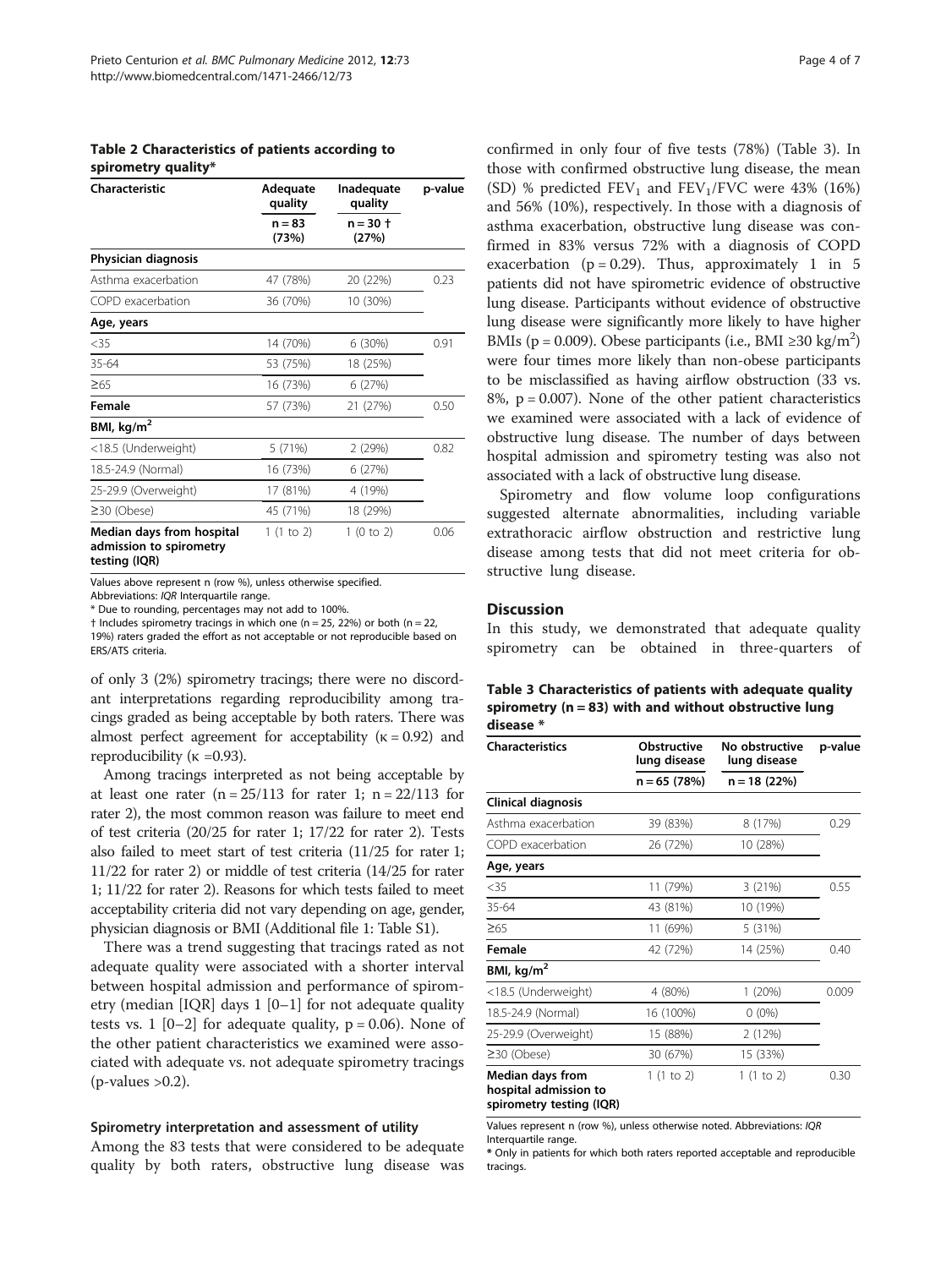hospitalized patients with a physician diagnosis of asthma or COPD exacerbation. Spirometry confirmed obstructive lung disease in 78% of participants with adequate quality tests; in other words, about 1 in 5 participants with a physician diagnosis of asthma or COPD exacerbation did not meet the diagnostic criteria by spirometry. Overdiagnosis was about four times more likely in obese than in non-obese patients.

Our finding demonstrates that adequate quality spirometry can be obtained early in the hospital course in most patients with asthma or COPD exacerbations. This finding expands previous work by Rea and colleagues [[13\]](#page-5-0), who showed that patients hospitalized with COPD exacerbations were able to perform spirometry on the day of discharge. None of the participant characteristics we examined were different between those who were able to produce adequate vs. not adequate quality spirometry, except for a trend between the number of days between hospital admission and spirometry testing. We found a trend suggesting that a shorter number of days between hospital admission and spirometry testing may be associated with the inability to produce adequate spirometry. We suspect that the length of hospital stay before spirometry testing is linked to the acuity of illness (i.e. sicker patients were unable to perform spirometry). Therefore, an important limitation to our study is that patients who were too ill to provide informed consent and those who were admitted to the intensive care unit were excluded; such patients may be even more likely to not perform adequate quality spirometry tests.

Recent studies of spirometry in the primary care setting have shown that up to 50% of patients with a physician diagnosis of COPD did not meet the criteria for the diagnosis by spirometry [[21](#page-6-0)-[23](#page-6-0)]. Similarly, a recent study showed that more than 30% of patients with a physician diagnosis of stable asthma did not meet the criteria for the diagnosis when tested with a combination of spirometry and methacholine challenge test [[24](#page-6-0)]. To our knowledge, the present report is the first study to evaluate the frequency of misclassification among hospitalized patients with a physician diagnosis of asthma exacerbation.

Additionally, we found that the lack of evidence for obstructive lung disease was four times more common in obese vs. non-obese participants. Our findings in hospitalized patients are consistent with results observed in a study of outpatients in a primary care setting that identified higher rates of misclassification for COPD in overweight or obese patients [\[22](#page-6-0)]. Similarly, previous studies have suggested that overweight or obese patients may be over-diagnosed as having asthma. For example, one study reported that nearly 1 in 3 overweight or obese subjects diagnosed with asthma do not actually have airway hyperresponsiveness [\[25](#page-6-0)]. Other studies, including some in obese patients, found that medical history and physical examination findings may not be sufficiently reliable to diagnose obstructive lung disease [[26,27\]](#page-6-0). Other data suggest that vocal cord dysfunction may mimic an asthma exacerbation [[28\]](#page-6-0), which may help explain why some spirometry tracings had evidence of variable extrathoracic airflow obstruction. In our study, we found that some patients hospitalized with a diagnosis of asthma or COPD exacerbation presented spirometry tracings suggestive of restrictive (not obstructive) lung disease. Thus, together with previously published evidence, our findings suggest that a range of conditions may be contributing to respiratory symptoms diagnosed as asthma or COPD exacerbations.

This multicenter study had multiple strengths. First, spirometry was performed on average within 1 day of hospitalization, decreasing the likelihood that participants were tested after the resolution of the exacerbation. Second, we prospectively identified patients with a physician diagnosis of asthma or COPD exacerbation and in whom the treating physician did not suspect other respiratory conditions, rather than relying on chart abstraction or billing codes. Lastly, we employed standardized spirometry procedures using ERS/ATS guidelines, minimizing any variations in the procedure or interpretation.

There were also several potential limitations to our study. We relied on spirometry to diagnose obstructive lung disease and may have missed mild air trapping or increased peripheral airway resistance that would require the use of special diagnostic tests, such as body plethysmography or impulse oscillometry. However, ERS/ATS guidelines for the diagnosis of asthma or COPD are based on spirometry and do not require the use of such tests. Also, as participants were enrolled with respiratory symptoms requiring hospitalization, the likelihood of milder forms of airway disease requiring more sensitive tests would be very low. We relied on self-reported height and weight to determine the predicted spirometry results, which may not be as reliable as objective measurement of height and weight. We also enrolled a modest number of participants  $(n = 113)$  in four academic medical centers and we do not know if these results would be generalizable to other healthcare institutions (e.g., community hospitals). However, our results highlight the need for larger, multi-center studies to further evaluate the overdiagnosis of asthma and COPD exacerbations in hospitalized patients. Last, we only had limited data about patient characteristics. Additional information on the exacerbation severity and cognitive ability of the participants could have helped identify other characteristics associated with the inability to obtain adequate quality tests. We did not collect data regarding the comorbid conditions in patients without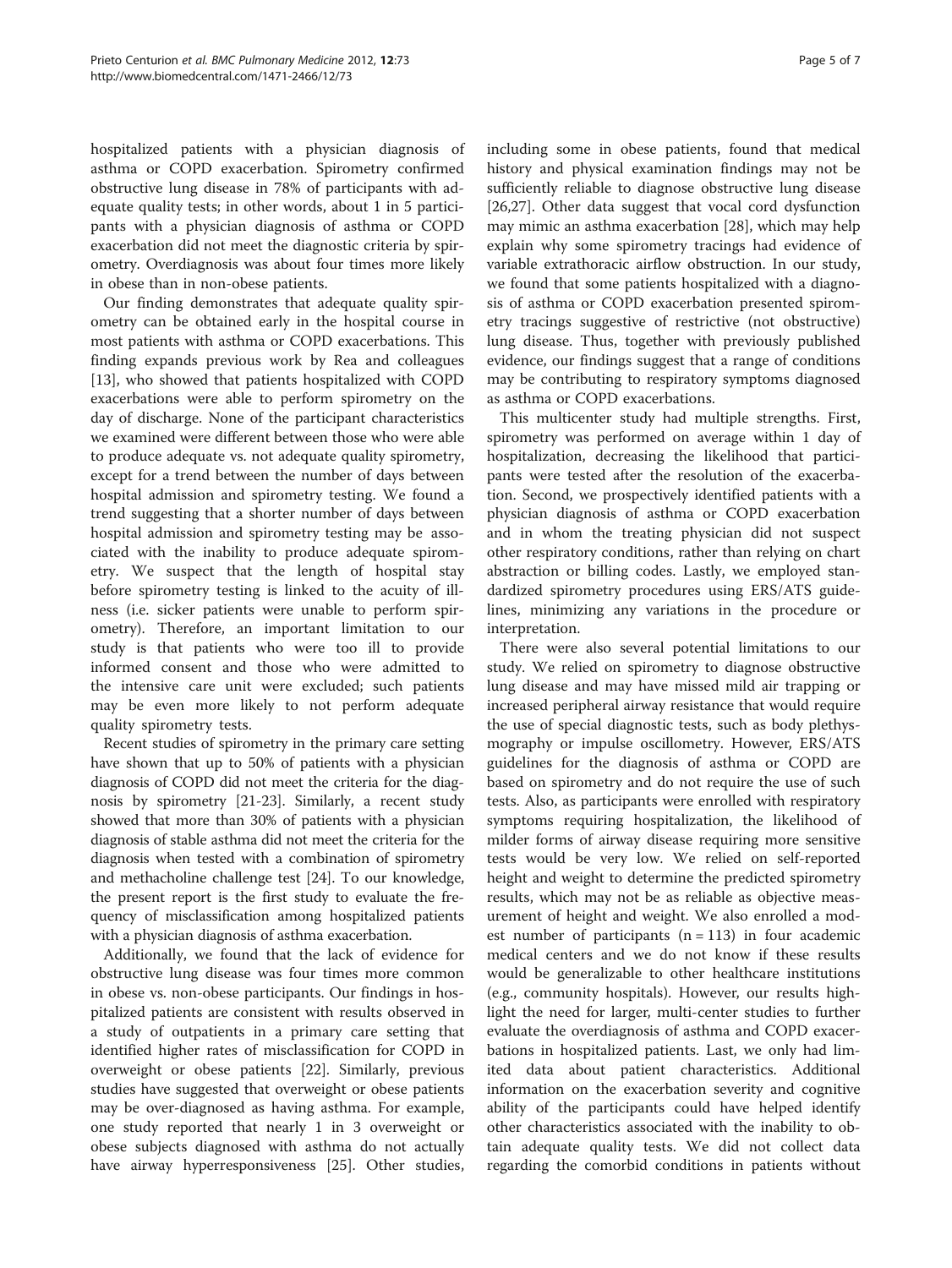<span id="page-5-0"></span>evidence of obstructive lung disease by spirometry (e.g., heart failure); this information may have offered clues into alternative diagnoses. Further, it is possible that the high proportion of obese patients without evidence of obstructive lung disease is due to residual confounding factors, such as respiratory muscle weakness, that were not measured in our study. Findings in this report can help to inform the design of larger multi-center, longitudinal studies that include community hospitals to assess differences in accuracy across institutions and within subgroups of patients.

# Conclusion

The study findings have several implications. First, the relatively high frequency of adequate quality spirometry tests (about three-quarters of patients tested) should be encouraging to clinicians who may want to use spirometry in the inpatient setting to confirm the diagnosis of asthma or COPD exacerbations. Second, the high rates of patients who did not meet the asthma or COPD diagnostic criteria by spirometry (about 20%), which were even higher among obese patients (33%). Given these findings, we recommend that clinicians routinely obtain spirometry in hospitalized patients suspected of having an asthma or a COPD exacerbation.

In conclusion, we found that adequate quality spirometry can be obtained in most patients hospitalized with exacerbations of asthma or COPD. Clinical practice and quality improvement efforts that include spirometry for confirmation of obstructive lung disease may help to reduce the risk of overdiagnosis, which could lead to inappropriate care in this population.

# Additional file

[Additional file 1:](http://www.biomedcentral.com/content/supplementary/1471-2466-12-73-S1.doc) Table S1. Characteristics of patients with acceptable and not acceptable spirometry.

#### Abbreviations

ATS: American Thoracic Society; BEV: Back extrapolated volume; BMI: Body-mass index; CMS: Centers for Medicare and Medicaid Services; COPD: Chronic obstructive pulmonary disease; ERS: European Respiratory Society; FEV<sub>1</sub>: Forced expiratory volume in 1 second; FVC: Forced vital capacity; GOLD: Global Initiative for Chronic Obstructive Lung Disease; ICD-9: International Classification of Diseases, Ninth Revision; IQR: Interquartile range (25th and 75th percentile); LLN: Lower limit of normal; NHANES: National Health and Nutrition Examination Survey.

#### Competing interests

The authors declare that they do not have competing interests.

#### Authors' contributions

Dr VPC had full access to all of the data in the study and takes responsibility for the integrity of the data and the accuracy of the data analysis. Drs VPC, FH, EN and JK contributed to study design, data analysis and interpretation, and preparation of the manuscript. Drs CC, MJ and VGP contributed to the data interpretation, and preparation of this manuscript. Mr JC contributed to the data analysis and interpretation, and preparation of the manuscript. All authors read and approved the final manuscript.

#### Acknowledgements

The authors thank the patients and clinicians (treating physicians, nurses, respiratory therapists, and other members of the healthcare team) who facilitated the conduct of this study. The authors thank Dr. Helene Gussin for their help in editing and finalizing this report.

#### Sources of funding

Funding for this study was received from the Agency for Healthcare Research and Quality (R13 HS017894) and National Heart, Lung, and Blood Institute (HL1011618). The sponsors had no role in the design of the study, collection and analysis of the data, or in the preparation of the manuscript.

#### Author details

<sup>1</sup> University of Illinios at Chicago, Chicago, IL, USA. <sup>2</sup> University of Chicago Medicine, Chicago, IL, USA. <sup>3</sup>Massachusetts General Hospital, Harvard Medical School, Boston, MA, USA. <sup>4</sup>University of Illinois Hospital & Health Sciences System, Medical Center Administration Building, 914 S. Wood Street, MC 973, Chicago, IL 60612, USA.

#### Received: 17 July 2012 Accepted: 29 November 2012 Published: 7 December 2012

#### References

- Mushlin A, Black E, Connolly C, Buonaccorso K, Eberly S: The necessary length of hospital stay for chronic pulmonary disease. JAMA 1991, 266(1):80–83.
- 2. Krishnan V, Diette GB, Rand CS, Bilderback AL, Merriman B, Hansel NN, Krishnan JA: Mortality in patients hospitalized for asthma exacerbations in the United States. Am J Respir Crit Care Med 2006, 174(6):633-638.
- 3. National Institutes of Health. National Heart: Lung and Blood Institute: NHLBI Fact Book, Fiscal Year 2011. [http://www.nhlbi.nih.gov/about/factbook/](http://www.nhlbi.nih.gov/about/factbook/chapter4.htm) [chapter4.htm.](http://www.nhlbi.nih.gov/about/factbook/chapter4.htm)
- 4. Moorman J, Rudd R, Johnson C, King M, Minor P, Bailey C, Scalia M, Akinbami L: National Surveillance for Asthma - United States, 1980–2004. MMWR 2007, 56(SS08):1-14–18-54.
- 5. Jencks SF, Williams MV, Coleman EA: Rehospitalizations among patients in the Medicare fee-for-service program. N Engl J Med 2009, 360(14):1418–1428.
- 6. Steer J, Norman EM, Afolabi OA, Gibson GJ, Bourke SC: Dyspnoea severity and pneumonia as predictors of in-hospital mortality and early readmission in acute exacerbations of COPD. Thorax 2012, 67(2):117–121.
- 7. Watson L, Turk F, James P, Holgate ST: Factors associated with mortality after an asthma admission: a national United Kingdom database analysis. Respir Med 2007, 101(8):1659–1664.
- 8. Pozo-Rodriguez F, Lopez-Campos JL, Alvarez-Martinez CJ, Castro-Acosta A, Aguero R, Hueto J, Hernandez-Hernandez J, Barron M, Abraira V, Forte A, Sanchez Nieto JM, Lopez-Gabaldon E, Cosio BG, Agusti A, AUDIPOC Study Group: Clinical audit of COPD patients requiring hospital admissions in Spain: AUDIPOC study. PLoS One 2012, 7(7):e42156.
- 9. Patil SP, Krishnan JA, Lechtzin N, Diette GB: In-hospital mortality following acute exacerbations of chronic obstructive pulmonary disease. Arch Intern Med 2003, 163(10):1180–1186.
- 10. Lindenauer P, Pekow P, Gao S, Crawford A, Gutierrez B, Benjamin E: Quality of care for patients hospitalized for acute exacerbations of chronic obstructive pulmonary disease. Ann Intern Med 2006, 144(12):894–903.
- 11. Mularski R, Asch S, Shrank W: The quality of obstructive lung disease care for adults in the United States as measured by adherence to recommended processes. Chest 2006, 130(6):1844–1850.
- 12. Stein B, Bautista A, Schumock G, Lee T, Charbeneau J, Lauderdale D, Naureckas E, Meltzer D, Krishnan J: The validity of ICD-9-CM diagnosis codes for identifying patients hospitalized for COPD exacerbations. Chest 2012, 141(1):87–93.
- 13. Rea H, Kenealy T, Adair J, Robinson E, Sheridan N: Spirometry for patients in hospital and one month after admission with an acute exacerbation of COPD. Int J Chron Obstruct Pulmon Dis 2011, 6:527–532.
- 14. Mahajan A, Diette G, Hatipoglu U, Bilberback A, Ridge A, Harris V: V D, Badlani S, Lewis S, Charbeneau J, Naureckas E, Krishnan J: High frequency chest wall oscillation for asthma and chronic obstructive pulmonary disease exacerbations: a randomized sham-controlled clinical trial. Respir Res 2011, 12(1):120.